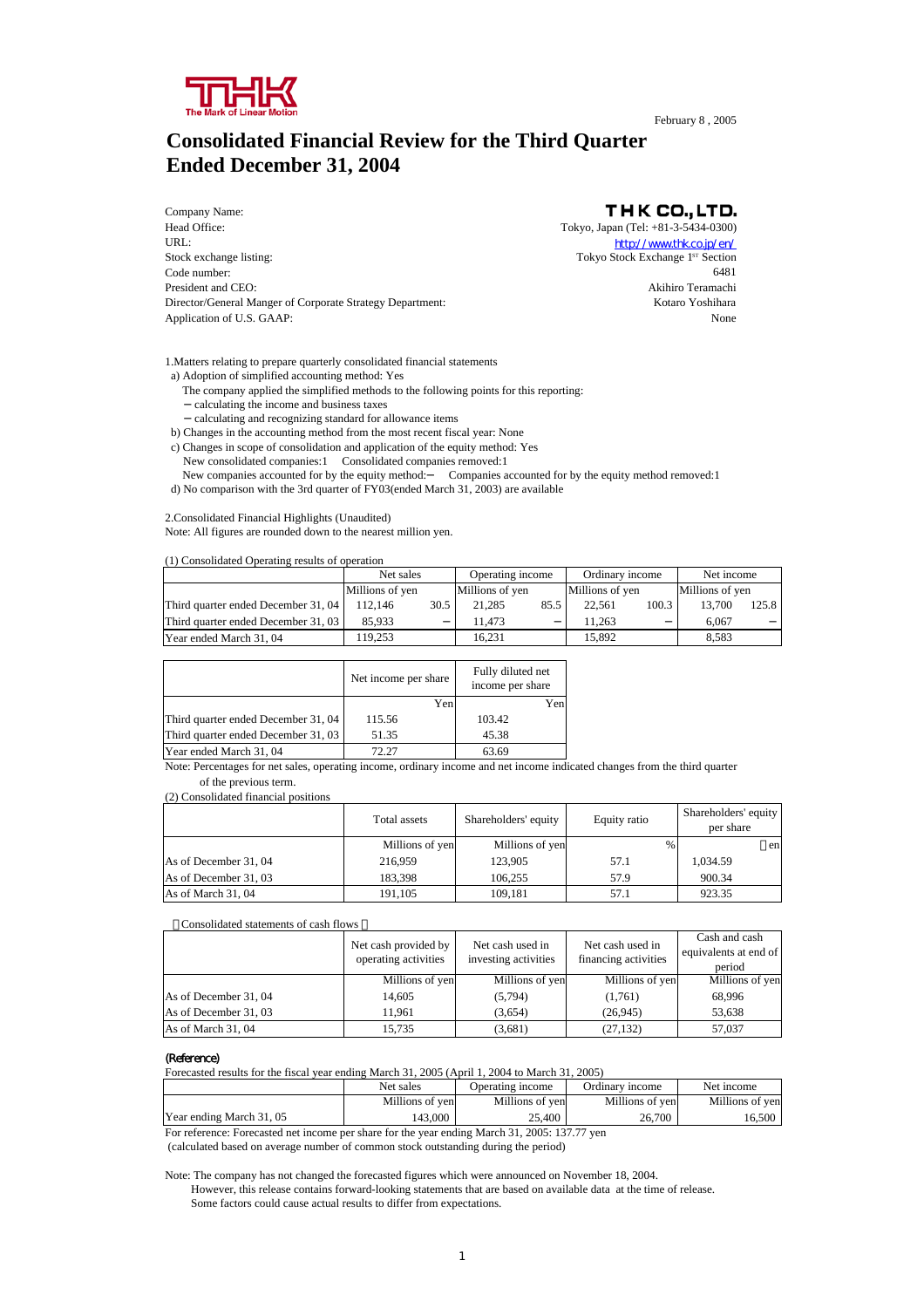## **Business Performance for the Third Quarter (Ending December 31, 2004)**

Consolidated sales increased 30.5 percent for the third quarter, which ended December 31, 2004, over the corresponding quarter of the previous year. Domestic sales to the machine tool and general machinery industries rose due to increased demand of machineries in China, and to large capital investments by the automobile industry. Domestic sales to the electronics industry also gained, driven by increased sales to the flat-panel and semiconductor industries. Sales in the US increased as well, with rapid turnover to the electronics and transportation equipment industries, despite the adverse effects of the strong yen against dollars. Sales in Europe increased, due to gains mainstay machine tool and general machinery industries. Sales in Asia increased, helped by strong sales to the machine tool and electronics industries. As a result, this company marked sales increases all over the world.

This company posted an 85.5-percent year-on-year increase in consolidated operating income for the third quarter, and the operating income margin increased by 5.6 percent, to 18.9 percent. The cost-to-sales ratio improved by 2.4 percent, helped by productivity enhancements that resulted in the improved profitability of overseas plants and shortened lead times at domestic plants. The ratio of sales and general administrative expenses to sales also improved by 3.2 percentage points, as a result of efforts to reduce them.

## **Consolidated Financial Standing**

### **(1) Analysis of Balance Sheets**

Total assets as of December 31, 2004, were ¥216,959 million, an increase by ¥25,854 million from the previous consolidated fiscal year-end. This is mainly because of increases in notes and accounts receivable, and of increases cash and cash equivalents gained by making Daito Seiki Company Limited a wholly-owned subsidiary. Shareholders' equity to total assets was about the same level as the previous fiscal year-end, at 57.1 percent, because liabilities gained due to increased notes and accounts payable caused by increased materials procurement, even though retained earnings showed an increase helped by a growth in net income.

## **(2) Analysis of Statements of Cash Flows**

## *Cash Flows from Operating Activities:*

Accounts receivable increased by ¥6,843 million, due to increased sales, and ¥10,016 million in corporate income tax was paid. Net cash provided by operating activities was ¥14,605 million, however, because income before taxes was ¥21,994 and depreciation expenses were ¥4,130 million for the three months ending December 31, 2004, and accounts payable rose by ¥7,254 million due to an increase in sales.

*Cash Flows from Investing Activities:* Net cash used in investing activities was ¥5,794 million, mainly because ¥5,531 million was spent for capital investments to improve the efficiency of domestic plants.

*Cash Flows from Financial Activities:* Net cash used in financial activities amounted to ¥1,761 million, due mainly to dividend payments of ¥1,733 million.

As a result, the outstanding balance of cash and cash equivalents as of December 31, 2004, increased over that of the previous fiscal year-end by ¥11,959 million, to ¥68,996 million.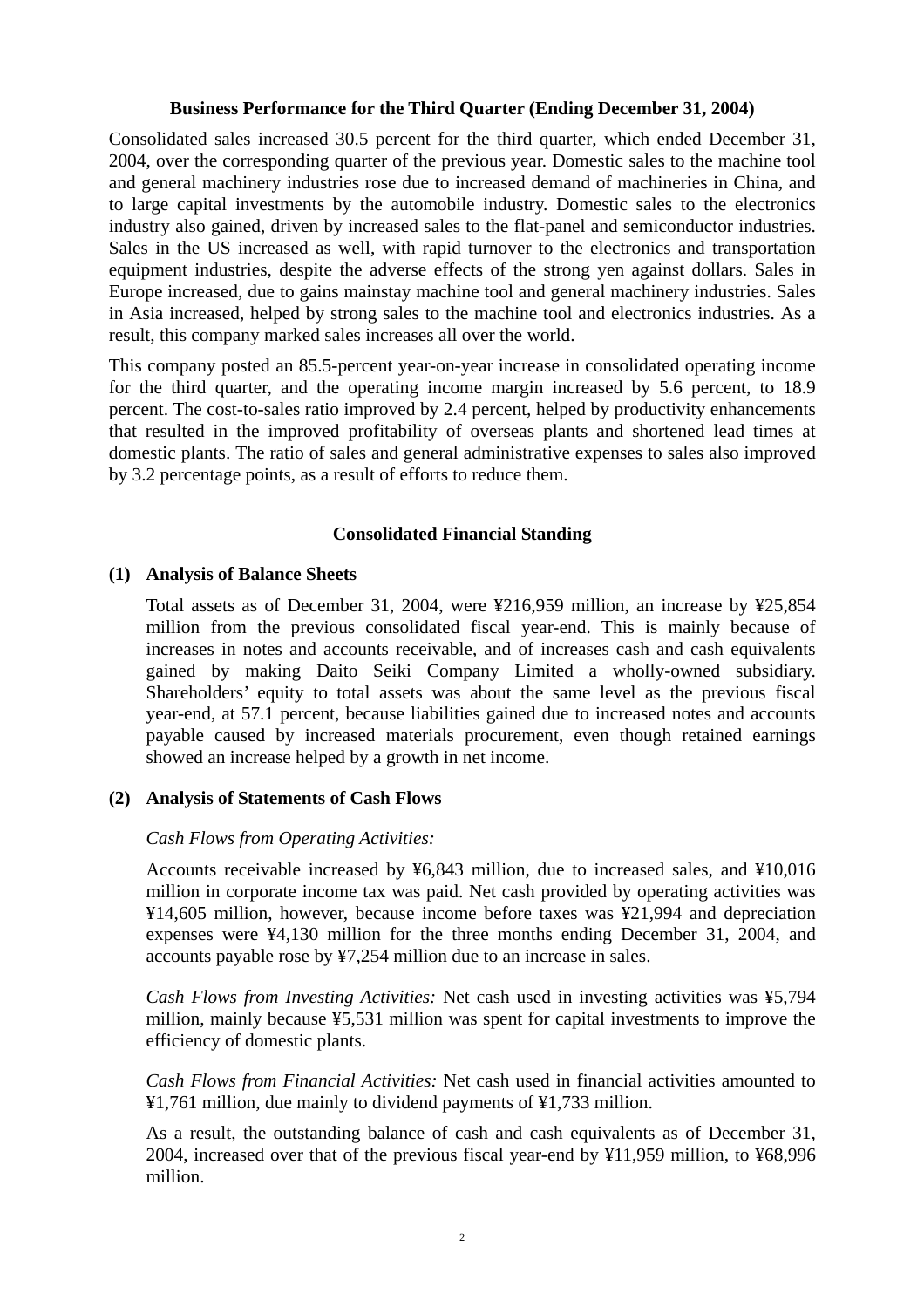#### (Reference)

1.Non Consolidated Financial Highlights (Unaudited) Note: All figures are rounded down to nearest million yen.

(1) Operating results

|                                     | Net sales       |      | Operating income |      | Ordinary income |      | Net income      |      |
|-------------------------------------|-----------------|------|------------------|------|-----------------|------|-----------------|------|
|                                     | Millions of yen |      | Millions of yen  |      | Millions of yen |      | Millions of yen |      |
| Third quarter ended December 31, 04 | 92,093          | 32.2 | 18.732           | 61.2 | 19.701          | 68.8 | 11.597          | 72.2 |
| Third quarter ended December 31, 03 | 69.642          |      | 11.624           |      | 11.668          |      | 6.736           |      |
| Year ended March 31, 04             | 97.740          |      | 16.186           |      | 16.099          |      | 8.831           |      |

|                                     | Net income per share | Fully diluted net<br>income per share |
|-------------------------------------|----------------------|---------------------------------------|
|                                     | Yen                  | Yen                                   |
| Third quarter ended December 31, 04 | 97.71                | 87.46                                 |
| Third quarter ended December 31, 03 | 56.89                | 50.22                                 |
| Year ended March 31, 04             | 74.18                | 65.39                                 |

Note: Percentages for net sales, operating income, ordinary income and net income indicated changes from the third quarter of the previous term.

#### (2) Financial position

|                       | Total assets    | Shareholders' equity<br>Equity ratio |               | Shareholders' equity<br>per share |
|-----------------------|-----------------|--------------------------------------|---------------|-----------------------------------|
|                       | Millions of yen | Millions of yen                      | $\frac{0}{0}$ | Yen                               |
| As of December 31, 04 | 204,570         | 121.534                              | 59.4          | 1.013.66                          |
| As of December 31, 03 | 175,060         | 103.391                              | 59.1          | 873.63                            |
| As of March 31, 04    | 181.983         | 105,760                              | 58.1          | 893.23                            |

#### 2. Forecasted result for the fiscal year ending March 31, 2005 (April 1, 2004 to March 31, 2005)

|                          | Net sales       | Operating income | Ordinary income | Net income      |
|--------------------------|-----------------|------------------|-----------------|-----------------|
|                          | Millions of yen | Millions of yen  | Millions of yen | Millions of yen |
| Year ending March 31, 05 | $17,000$ .      | 22.700           | 23.600          | 14.000 l        |

For reference: Forecasted of net income per share for the year ending March 31, 2005: 116.77Yen

(calculated based on average number of common stock outstanding during the period)

Note: The company has not changed the forecasted figures which were announced on November 18, 2004.

 However, this release contains forward-looking statements that are based on available data at the time of release. Some factors could cause actual results to differ from expectations.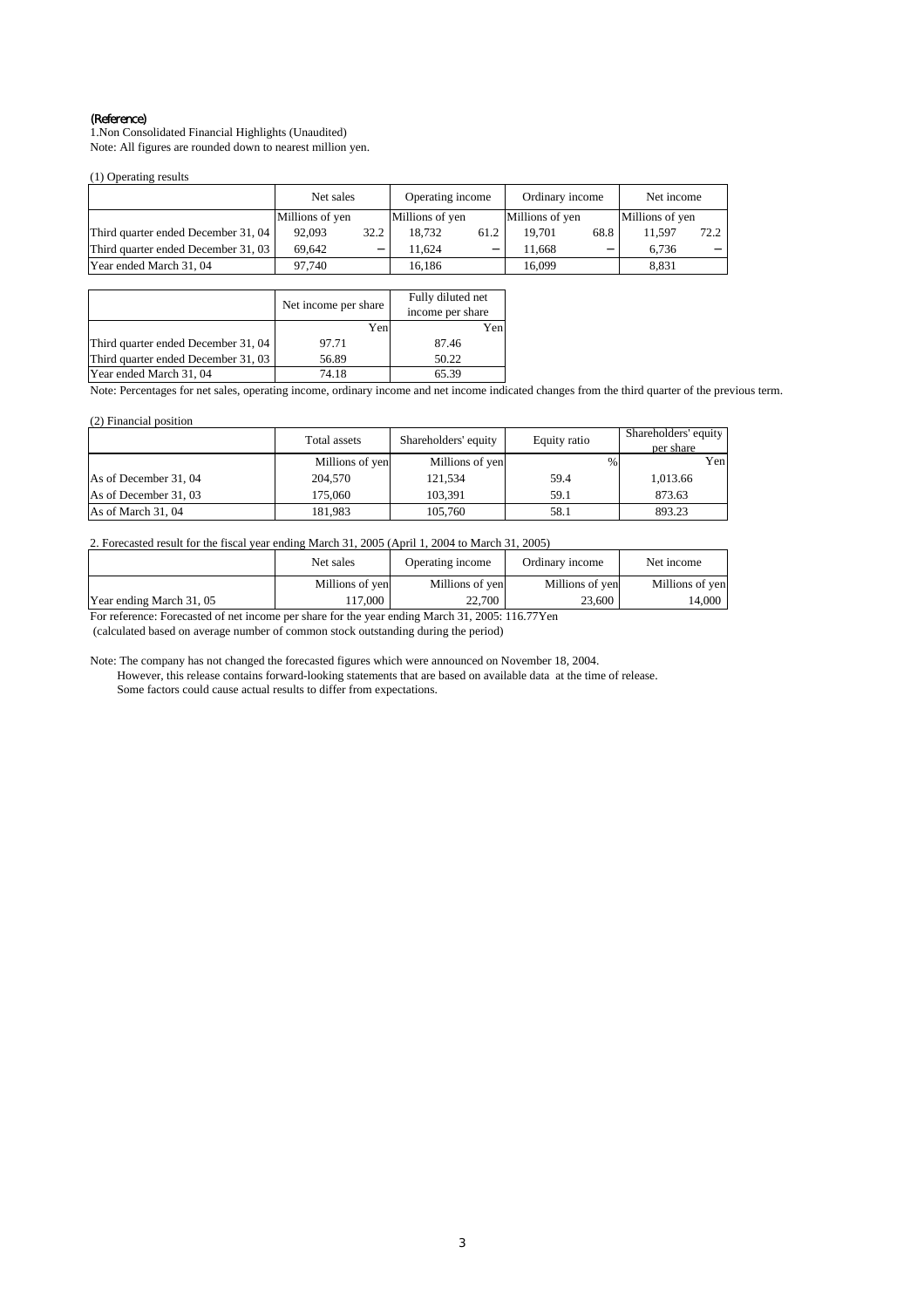## **Consolidated Balance Sheets (Unaudited)**

|                                                                   |         |       |                                              |       |                         |           | (Millions of yen)       |         |
|-------------------------------------------------------------------|---------|-------|----------------------------------------------|-------|-------------------------|-----------|-------------------------|---------|
|                                                                   | As of   |       | As of<br>December 31, 2004 December 31, 2003 |       | Increase/<br>(Decrease) |           | As of<br>March 31, 2004 |         |
|                                                                   | Amount  | $\%$  | Amount                                       | $\%$  | Amount                  | $\%$      | <b>Amount</b>           | $\%$    |
| <b>Assets</b>                                                     |         |       |                                              |       |                         |           |                         |         |
| <b>Current assets:</b>                                            |         |       |                                              |       |                         |           |                         |         |
| Cash on hand and in bank                                          | 68,644  |       | 53,387                                       |       | 15,257                  |           | 56,550                  |         |
| Notes and accounts receivable-trade                               | 53,675  |       | 42,800                                       |       | 10,875                  |           | 46,285                  |         |
| Short-term investments in securities                              | 351     |       | 280                                          |       | 70                      |           | 516                     |         |
| Inventories                                                       | 24,471  |       | 23,084                                       |       | 1,387                   |           | 23,108                  |         |
| Other                                                             | 5,683   |       | 4,137                                        |       | 1,546                   |           | 4,246                   |         |
| <b>Total current assets</b>                                       | 152,827 | 70.4  | 123,690                                      | 67.4  | 29,136                  | 23.6      | 130,706                 | 68.4    |
| <b>Fixed assets:</b>                                              |         |       |                                              |       |                         |           |                         |         |
| Tangible fixed assets                                             | 47,606  | 22.0  | 42,695                                       | 23.3  | 4,910                   | 11.5      | 42,982                  | 22.5    |
| Intangible fixed assets                                           | 1,126   | 0.5   | 1,579                                        | 0.9   | (453)                   | (28.7)    | 1,482                   | 0.8     |
| Investments and other                                             | 15,399  | 7.1   | 15,432                                       | 8.4   | (33)                    | (0.2)     | 15,933                  | 8.3     |
| <b>Total Fixed assets</b>                                         | 64,132  | 29.6  | 59,707                                       | 32.6  | 4,424                   | 7.4       | 60,398                  | 31.6    |
| <b>Total assets</b>                                               | 216,959 | 100.0 | 183,398                                      | 100.0 | 33,561                  | 18.3      | 191,105                 | 100.0   |
| <b>Liabilities</b>                                                |         |       |                                              |       |                         |           |                         |         |
| <b>Current liabilities:</b>                                       |         |       |                                              |       |                         |           |                         |         |
| Notes and accounts payable-trade                                  | 29,481  |       | 22,946                                       |       | 6,535                   |           | 24,219                  |         |
| Other                                                             | 18,167  |       | 12,679                                       |       | 5,488                   |           | 16,098                  |         |
| <b>Total current liabilities</b>                                  | 47,649  | 22.0  | 35,625                                       | 19.4  | 12,023                  | 33.8      | 40,318                  | 21.1    |
| <b>Long-term liabilities:</b>                                     |         |       |                                              |       |                         |           |                         |         |
| <b>Bonds</b>                                                      | 38,000  |       | 38,000                                       |       |                         |           | 38,000                  |         |
| Other                                                             | 6,997   |       | 3,172                                        |       | 3,824                   |           | 3,247                   |         |
| <b>Total long-term liabilities</b>                                | 44,997  | 20.7  | 41,172                                       | 22.5  | 3,824                   | 9.3       | 41,247                  | 21.6    |
| <b>Total liabilities</b>                                          | 92,646  | 42.7  | 76,798                                       | 41.9  | 15,848                  | 20.6      | 81,565                  | 42.7    |
| <b>Minority interest</b>                                          |         |       |                                              |       |                         |           |                         |         |
| Minority interest                                                 | 407     | 0.2   | 345                                          | 0.2   | 62                      | 18.1      | 357                     | $0.2\,$ |
| Shareholders' equity                                              |         |       |                                              |       |                         |           |                         |         |
| Common stock                                                      | 23,106  | 10.7  | 23,106                                       | 12.6  |                         |           | 23,106                  | 12.0    |
| Capital surplus                                                   | 32,651  | 15.0  | 30,962                                       | 16.8  | 1,689                   | 5.5       | 30,962                  | 16.2    |
| Earned surplus                                                    | 67,711  | 31.2  | 53,320                                       | 29.0  | 14,391                  | 27.0      | 55,836                  | 29.2    |
| Valuation adjustment for marketable securities                    | 607     | 0.3   | 464                                          | 0.3   | 142                     | 30.7      | 721                     | $0.4\,$ |
| Foreign currency translation adjustment                           | 432     | 0.2   | (47)                                         | (0.0) | 479                     | (1,018.2) | (120)                   | (0.0)   |
| Treasury stock                                                    | (603)   | (0.3) | (1, 551)                                     | (0.8) | 948                     | (61.1)    | (1, 324)                | (0.7)   |
| <b>Total shareholders' equity</b>                                 | 123,905 | 57.1  | 106,255                                      | 57.9  | 17,650                  | 16.6      | 109,181                 | 57.1    |
| Total liabilities, minority interests and<br>Shareholders' equity | 216,959 | 100.0 | 183,398                                      | 100.0 | 33,561                  | 18.3      | 191,105                 | 100.0   |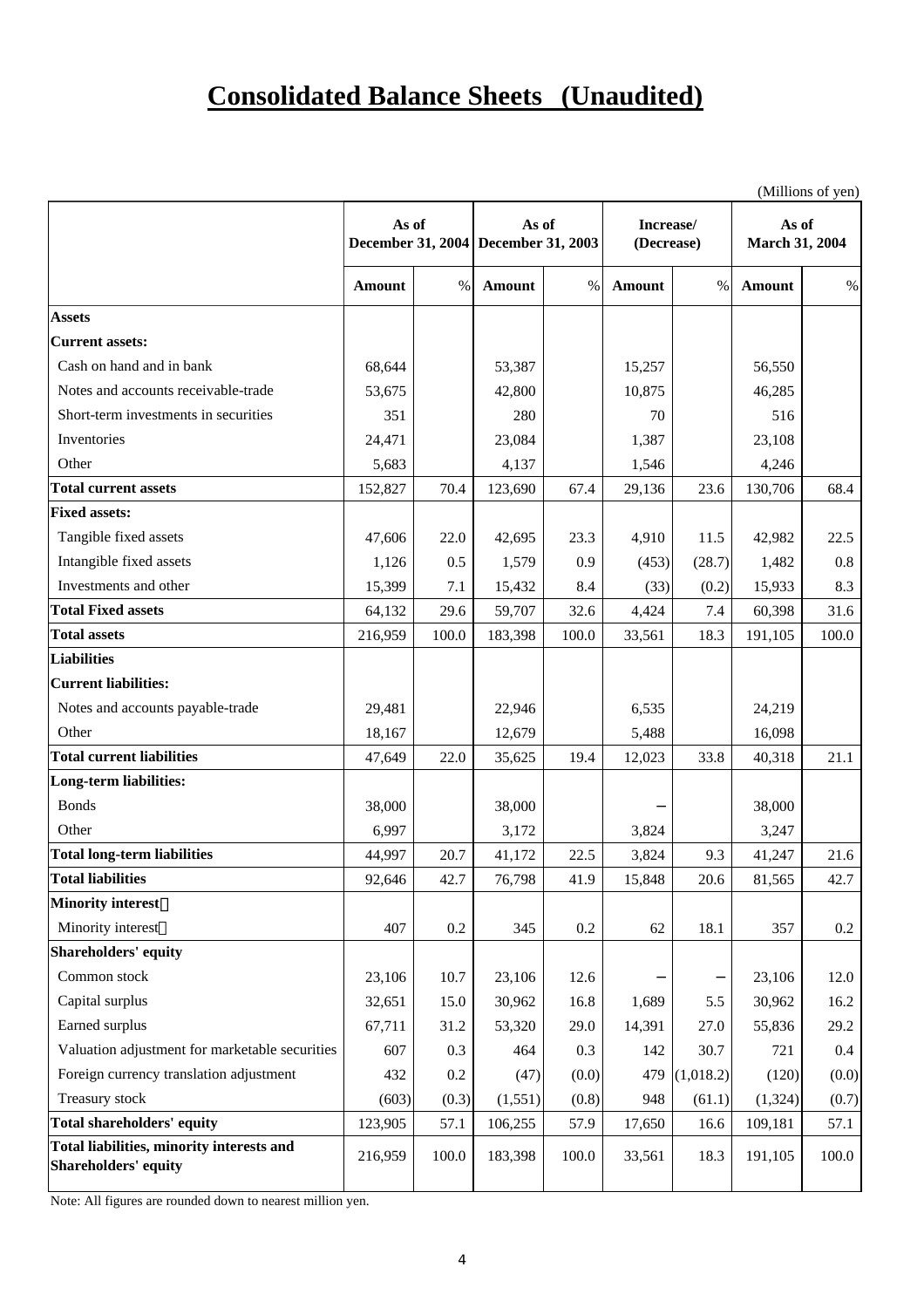## **Consolidated Statements of Income (Unaudited)**

|                                                          |                           |               |                                                                      |               |                            |               | (Millions of yen)                          |               |
|----------------------------------------------------------|---------------------------|---------------|----------------------------------------------------------------------|---------------|----------------------------|---------------|--------------------------------------------|---------------|
|                                                          | ended December<br>31,2004 |               | For the 3rd quarter For the 3rd quarter<br>ended December<br>31,2003 |               | <b>Increase/(Decrease)</b> |               | For the year ended<br><b>March 31,2004</b> |               |
|                                                          | Amount                    | $\frac{0}{0}$ | <b>Amount</b>                                                        | $\frac{0}{0}$ | <b>Amount</b>              | $\frac{6}{6}$ | <b>Amount</b>                              | $\frac{6}{6}$ |
|                                                          |                           |               |                                                                      |               |                            |               |                                            |               |
| <b>Net sales</b>                                         | 112,146                   | 100.0         | 85,933                                                               | 100.0         | 26,212                     | 30.5          | 119,253                                    | 100.0         |
| Cost of sales                                            | 70,505                    | 62.9          | 56,129                                                               | 65.3          | 14,376                     | 25.6          | 77,932                                     | 65.4          |
| Gross p o it                                             | 41,640                    | 37.1          | 29,804                                                               | 34.7          | 11,836                     | 39.7          | 41,321                                     | 34.6          |
| Selling, general and administrative expenses             | 20,355                    | 18.2          | 18,331                                                               | 21.4          | 2,024                      | 11.0          | 25,090                                     | 21.0          |
| <b>Operating income</b>                                  | 21,285                    | 18.9          | 11,473                                                               | 13.3          | 9,812                      | 85.5          | 16,231                                     | 13.6          |
| Non-operating income                                     | 1,744                     | 1.6           | 679                                                                  | 0.8           | 1,065                      | 156.8         | 1,070                                      | 0.9           |
| Interest and dividend income                             | 205                       |               | 98                                                                   |               | 107                        |               | 147                                        |               |
| Other                                                    | 1,538                     |               | 580                                                                  |               | 958                        |               | 922                                        |               |
| Non-operating expense                                    | 468                       | 0.4           | 889                                                                  | 1.0           | (420)                      | (47.3)        | 1,409                                      | 1.2           |
| Interest expenses                                        | 293                       |               | 384                                                                  |               | (91)                       |               | 493                                        |               |
| Other                                                    | 175                       |               | 504                                                                  |               | (328)                      |               | 916                                        |               |
| <b>Ordinary income</b>                                   | 22,561                    | 20.1          | 11,263                                                               | 13.1          | 11,298                     | 100.3         | 15,892                                     | 13.3          |
| Extraordinary gain                                       | 155                       | 0.1           | 64                                                                   | 0.0           | 91                         | 142.2         | 68                                         | 0.1           |
| <b>Extraordinary</b> loss                                | 722                       | 0.7           | 270                                                                  | 0.3           | 452                        | 167.2         | 439                                        | $0.4\,$       |
| Income before income taxes                               | 21,994                    | 19.5          | 11,057                                                               | 12.8          | 10,937                     | 98.9          | 15,520                                     | 13.0          |
| Income taxes and other                                   | 8,269                     | 7.3           | 4,953                                                                | 5.8           | 3,316                      | 67.0          | 6,926                                      | 5.8           |
| Minority interest income of consolidated<br>subsidiaries | 25                        | 0.0           | 36                                                                   | 0.0           | (11)                       | (31.3)        | 10                                         | $0.0\,$       |
| Net income                                               | 13,700                    | 12.2          | 6,067                                                                | $7.0\,$       | 7,632                      | 125.8         | 8,583                                      | 7.2           |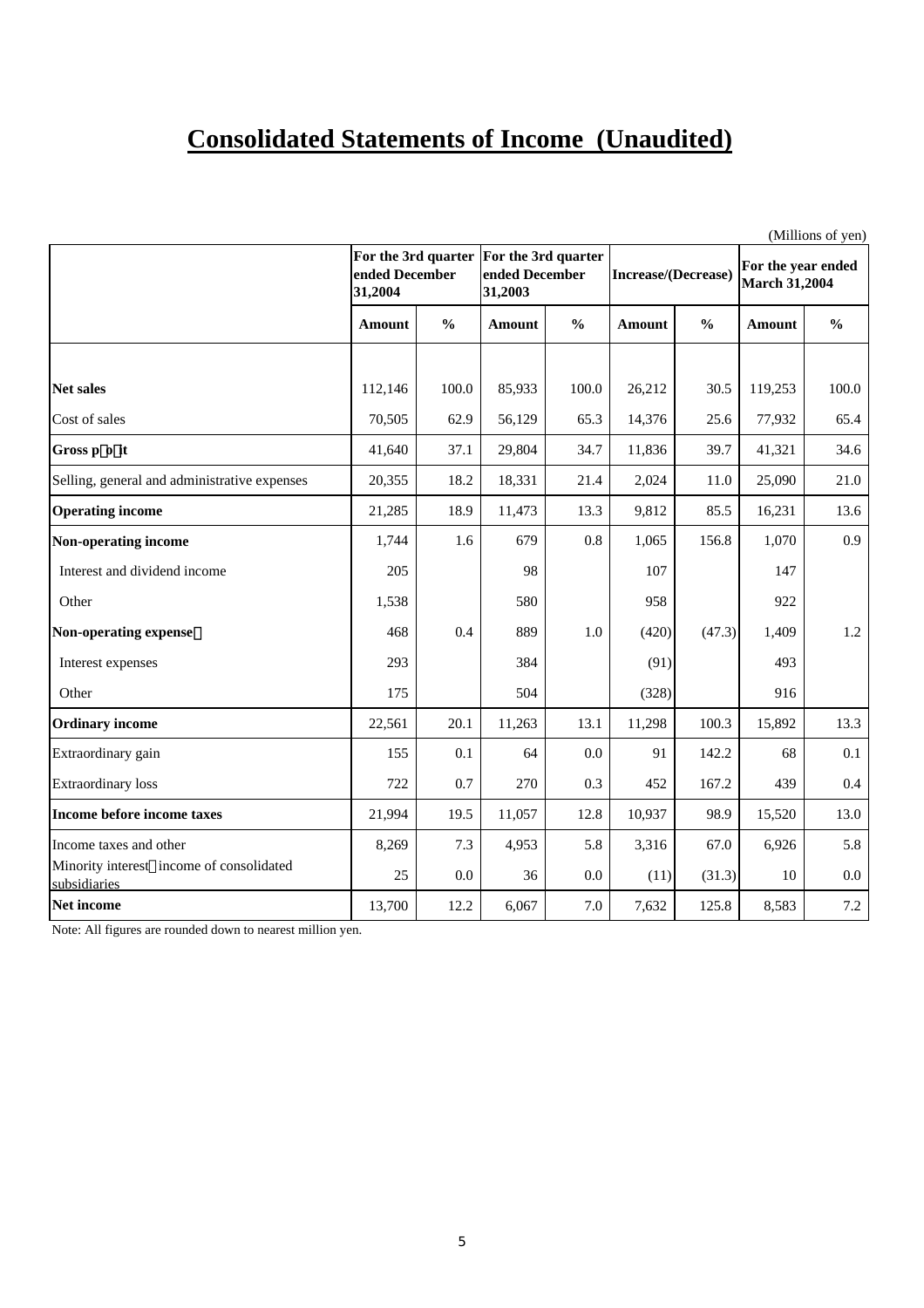# **Consolidated Statements of Retained Earnings(Unaudited)**

|                                                            |                                                     |                                                     | (Millions of yen)                          |
|------------------------------------------------------------|-----------------------------------------------------|-----------------------------------------------------|--------------------------------------------|
|                                                            | <b>Nine months</b><br>ended<br>December 31,<br>2004 | <b>Nine months</b><br>ended<br>December 31,<br>2003 | <b>Year ended</b><br><b>March 31, 2004</b> |
|                                                            | <b>Amount</b>                                       | <b>Amount</b>                                       | <b>Amount</b>                              |
| Capital surplus                                            |                                                     |                                                     |                                            |
| Capital surplus at beginning of the period                 | 30,962                                              | 30,962                                              | 30,962                                     |
| Increase in capital surplus                                |                                                     |                                                     |                                            |
| Gain on disposition of treasury stock                      | 688                                                 |                                                     |                                            |
| Increase resulting from consolidation of a subsidiary      | 1,000                                               |                                                     |                                            |
| Capital surplus at end of the period                       | 32,651                                              | 30,962                                              | 30,962                                     |
| Earned surplus                                             |                                                     |                                                     |                                            |
| Earned surplus at beginning of the period                  | 55,836                                              | 48,686                                              | 48,686                                     |
| Increase in earned surplus                                 |                                                     |                                                     |                                            |
| Net income                                                 | 13,700                                              | 6,067                                               | 8,583                                      |
| Increase in earned surplus due to decrease of an affiliate |                                                     | 378                                                 | 378                                        |
| Decrease in earned surplus                                 |                                                     |                                                     |                                            |
| Dividends                                                  | 1,775                                               | 1,782                                               | 1,782                                      |
| Bonuses to directors                                       | 50                                                  | 30                                                  | 30                                         |
| Earned surplus at end of the period                        | 67,711                                              | 53,320                                              | 55,836                                     |